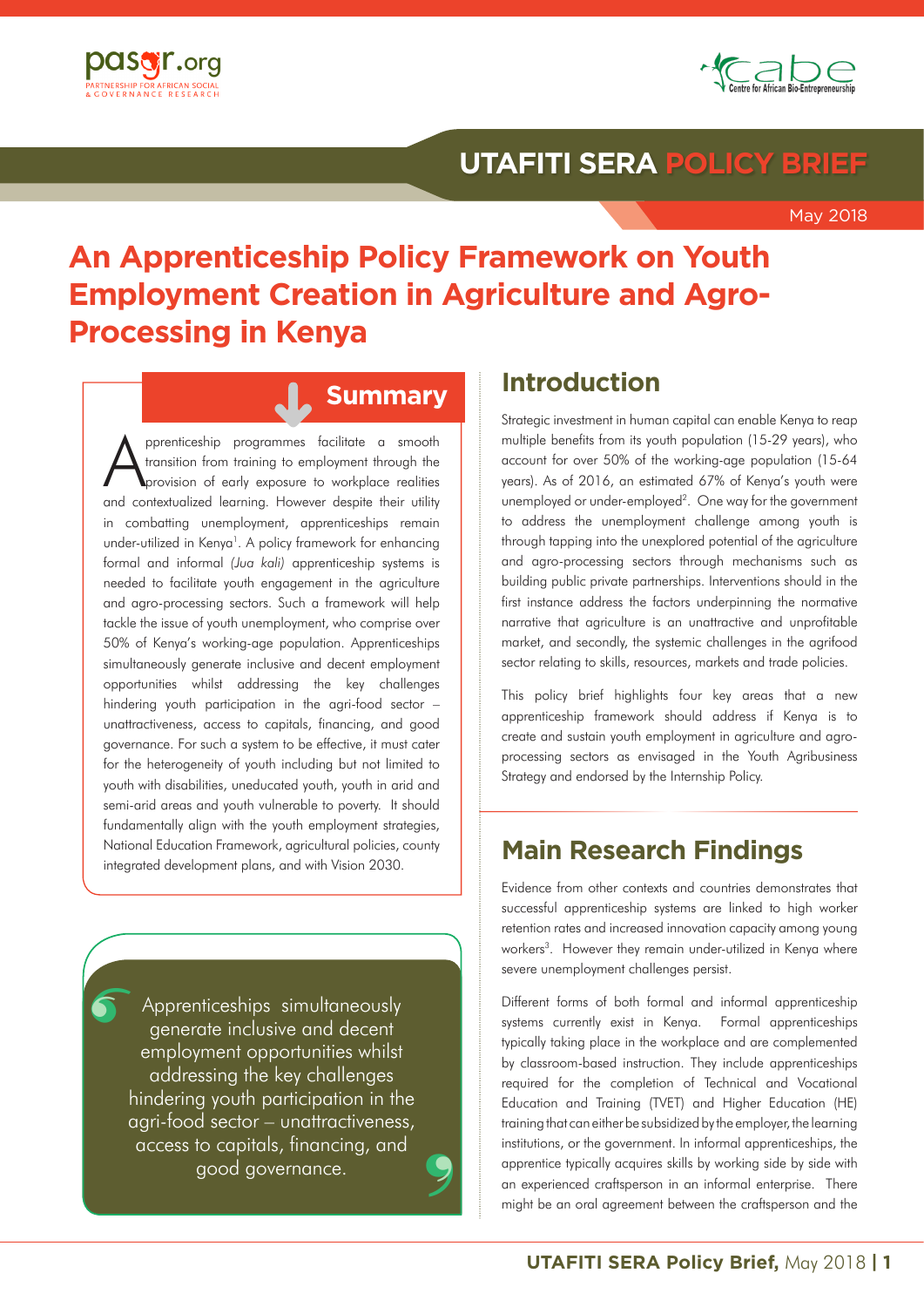apprentice sometimes where the latter may receive some compensation for their work and/or may be required to pay for the training they receive.

Unlike in formal apprenticeships where the quality of apprenticeships can be assessed and certified, informal apprentices do not receive any certification for their skills often curtailing their opportunity to enrol in formal learning institutions or seek work in the formal sector. Overall, apprenticeships remain under-valued with limited focus on contextualizing the apprenticeship experiences to match labour market demands and accommodate indigenous forms of knowledge transfer.

Informal apprenticeships offered in the informal sector are barely recognized and apprentices do not receive any accreditation for the acquired skills. On the other hand, while TVET and HE institutions provide formal apprenticeship and internship programmes, often times, they fail to have an impact due to the mismatch between the priorities of the apprenticeship and the needs of the employer (labour market needs).

### **Need for a System-Based Apprenticeship**

There is need to invest in a comprehensive policy framework

for formal and informal apprenticeships that has the capacity to i) match the labour market supply and demands, ii) foster the innovative capacity of the apprentices, iii) recognize skills acquired in the informal sector, while simultaneously iv) investing in an inclusive, innovative and competitive agribusiness sector that absorbs the apprentices as employees and entrepreneurs.

Such a framework should be based on a system infrastructure that enables youth to learn through practical experiences of working in the agrifood sector. The system must encompass structural, attitudinal and cultural processes through which youth gain skills and other capitals that enhance their authority, capacity, innovative aptitude and confidence to yield a more competitive agrifood sector.

Importantly, the apprenticeship system should engage multiple players in the design and delivery of successful agribusinesses. These agribusinesses will then offer workbased learning opportunities, standardized experiential skills, as well as support for innovations and technological advancements coming from both formal and informal settings<sup>4</sup>.

As illustrated in Figure 1, in a system-based apprenticeship, the coalescing of diverse actors (public, private, youth, development partners etc.), streamlined policies on employment, government incentives and political will ensure that once youth enter the agrifood sector as apprentices, they are retained as employees and entrepreneurs. Four key interventions can build such a system – enhancing attractiveness, improving access, financing, and ensuring good governance.

#### Figure 1 Framework for a successful apprenticeship system in the agriculture and agro-processing sectors



### Attractiveness of Apprenticeship

This requires focusing on the quality and diversity of existing apprenticeship systems, identifying partnerships for enhancing informal apprenticeship systems, improving TVETs, as well as facilitating access to information on apprenticeship opportunities and benefits. Quality in infrastructure, curricula, teachers and mentors is key. Importantly, apprenticeships should be designed in such a way that they broaden the range of occupations that new entrants can pursue.

Particular emphasis should be placed on improving the quality of informal apprenticeships to ensure that the beneficiaries can transition from low-skilled jobs to high productivity jobs.

Specifically, actors must focus on infusing technological innovation into informal apprenticeships, including training employers on how to capture, invest in, and retain the innovative capacity of apprentices.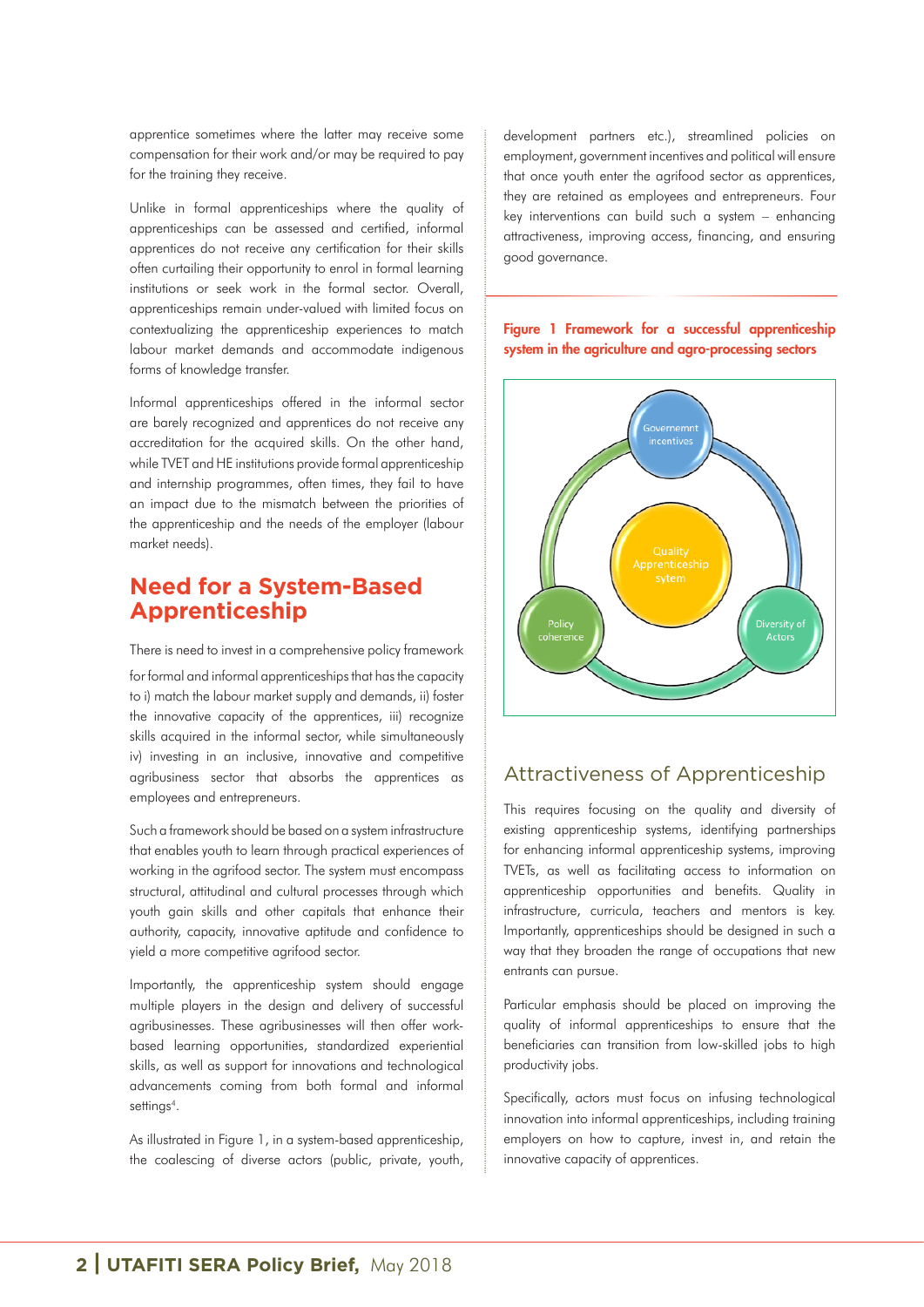Informal apprenticeships should be supported by establishing an accreditation system with TVETs that will enable the beneficiaries to gain formal recognition of their skills and open avenues to upgrade their skillsets if endeavoured. Further, county-level agriculture incubation hubs are needed where employers' needs are matched with youth's innovative capacity sparking collaborations in the form of apprenticeships, mentoring, and even franchises.

Employers will be attracted to create apprenticeship opportunities if there is a system for cost-sharing, standardization measures in place and ways of measuring the readiness of apprentices. Furthermore, these institutions need financing to ensure they can adopt new technologies enabling them to become competitive, and hence more attractive.

Likewise, youth will be attracted if they can see the outcomes of apprenticeships e.g. sustained employment with better pay and working conditions amongst their peers. Further, establishing a system for rewarding youth's meaningful contribution to agriculture and agro-processing (e.g. tax rebates, awards and grants) will motivate new entrants.

Finally, apprenticeship programmes must intentionally invest in role models and mentors who bridge the intergenerational and intra-generational gap by particularly focusing on perceptions and access to resources.

#### Improving Access to Apprenticeship

The main focus should be on including under-represented youth in apprenticeships by making apprenticeships affordable; reducing stigma affiliate with agriculture sector labour; and providing financial incentives to employers and learners.

The under-represented youth include school drop-outs, youth with disabilities, young women, young mothers, and youth in arid regions. Stakeholders should make use of the data on under-represented youth and their needs by matching youth with apprenticeship opportunities offered by different private actors. Investments should focus on specialized skills training and mentorship mechanisms which includes new ways of learning and teaching such as exchange visits, media platforms, and farmer field schools among others.

Further, an accreditation system must be established to ensure the skills gained through apprenticeship are recognised, hence giving power to youth to seek high productivity jobs in the formal sector. This will require changing the recruitment practices to base it on competence and behaviour in addition to education, gender or location. This must be accompanied by the provision of apprenticeship agreements that guides the relationship between employers and the apprentices.

### Financing Apprenticeships

Finance methods for apprenticeships will include commensurate cost-sharing between employers, apprentices and society; mechanisms and strategies for ensuring more effective and sustainable funding streams; and extending public funding to cover informal apprenticeship system.

The first priority should be financing the design and implementation of a national apprenticeship policy. The policy should mainstream the currently uncoordinated apprenticeship programmes, expand to include informal apprenticeships, and provide incentives for employers to seek apprentices. This requires equitable sharing of the cost between employers, apprentices, and public authorities in accordance with benefits that accrue to employers and apprentices and other broader social benefits.

The second priority should be financing youth emerging from these apprenticeship programmes so that they can access the necessary resources - skills upgrading and standardization, inputs and equipment, mentoring and markets. A national registration of both formal and informal apprentices would facilitate these benefits.

Third, focus should be on financing mentoring programmes to ensure youth receive guidance during their apprenticeship programme and in the course of joining the labour market either as employers or employees.

Fourth, financing research and monitoring and evaluation of apprenticeship and job creation to ensure the outcomes are documented, the impact is measured and shared with the wider community for replication of best practices and improvement on existing programmes. Rather than creating

9 9  $\sqrt{6}$ Apprenticeship programmes must intentionally invest in role models and mentors who bridge the intergenerational and intragenerational gap by particularly focusing on perceptions and access to resources.